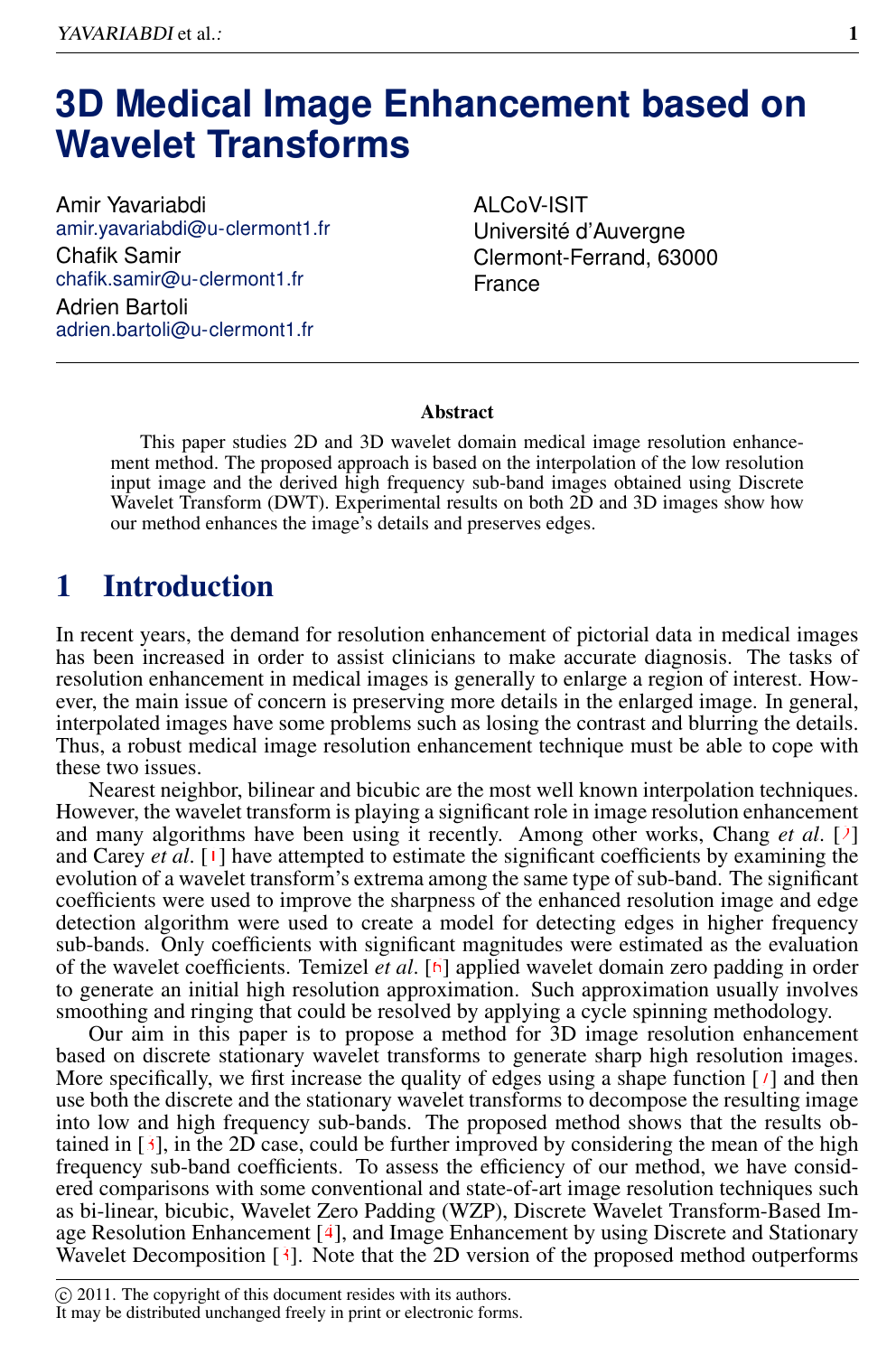the state of the art and its extension to 3D enhancement based on wavelet transforms is completely new to the best of our knowledge.

The rest of the paper is organized as follows. Section 2 is a brief review of previous image enhancement work. Section 3 presents the proposed method to enhance image resolution. Results and discussions are provided in section 4 and the paper is concluded in section 5.

#### 2 Image resolution enhancement

There are various wavelet based methods which have been used for medical image resolution enhancement. However, just two state-of-art techniques have been implemented for comparison purposes. The first technique is DWT-based resolution technique [4], and the second one is image resolution enhancement by using DWT and Stationary Wavelet Transform (SWT) [3].

DWT-based image resolution enhancement The method consists of combining high frequency sub-bands using DWT and the input low resolution image to achieve a sharper result. The method can be summarized as follows:

- *use DWT to decompose the input image into sub-band images*
- *apply bicubic interpolation to sub-band images*
- *subtract the low frequency sub-band image from input low resolution image*
- *add the difference image to high frequency sub-bands*
- *apply bicubic interpolation to above estimated detail coefficients and low resolution input image to reach the required size for inverse DWT.*

Image resolution enhancement by using DWT and SWT In this method one level DWT is employed to decompose the input image into four different sub-band images. The three high frequency sub-bands images which contain the high frequency components of the input image are interpolated by bicubic interpolation. Furthermore, SWT has been employed to minimize information loss due to the downsampling in DWT. This is followed by combining all the high frequency sub-band images to generate new corrected high frequency sub-band images. Note that, the input image and the new corrected high frequency sub-band images can be interpolated for higher enlargement. Finally, inverse DWT is applied to create the high resolution image.

# 3 Proposed algorithm for 3D images

As already stated, smoothing caused by interpolation techniques create a serious problem on edges. Hence, preserving edges must result in better output images. The complete block diagram of the 2D proposed algorithm is illustrated in Figure 1. In order to apply the proposed algorithm to 3D images, the 3D DWT has been chosen to preserve the edges. In the proposed algorithm, one level DWT is applied to decompose a 3D low resolution image into eight different sub-band images. The high frequency sub-bands such as HHH, HHL, HLH, LHH, LHL, LLH, and HLL (where H and L are High and Low coefficients) contain the edges of the low resolution image. Furthermore, the size of high frequency components of DWT is increased by 3D bicubic interpolation with factor 2. Note that downsampling of sub-band images in DWT cause the information loss in the sub-bands. Thus, 3D SWT is employed to reduce this information loss. While the high frequency sub-bands in both DWT and SWT have the same size their mean must be computed to correct all the high frequency sub-band coefficients. For higher enlargement, the bicubic interpolation technique can be applied to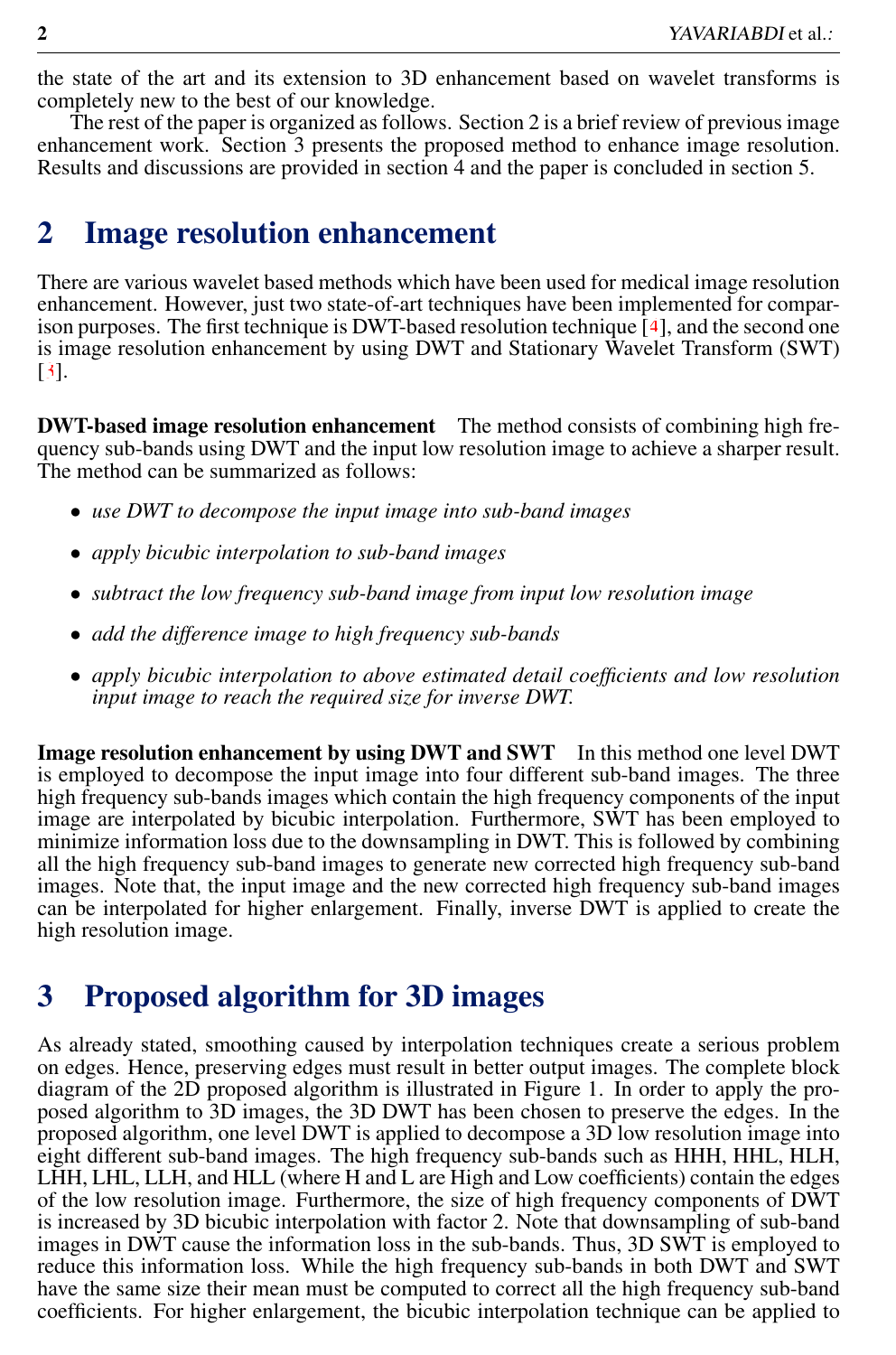

the new corrected high frequency sub-bands. It is worth to note that the low resolution image is created by low-pass filtering of the high resolution image [5]. As mentioned before, the shape function which has been explained by Tai *et al*. [7] applied to the input low resolution image to enhance the edge intensities. Thus, it results in preserving more edge information while the proposed method estimates the coefficients. Accordingly, in order to increase the quality of the enhanced image, the improved input image is used instead of using the low frequency sub-band which contains less information than the original high resolution image. Also by interpolating the input image and the estimated high frequency components with factor  $(\frac{b}{2})$ , the 3D inverse DWT produces a sharper high resolution image than the interpolated image obtained by interpolation of the input image directly. This is due to the fact that the proposed method preserves more high frequency components after the corrections obtained by computing the mean of high frequency sub-bands than interpolating the input image directly.

### 4 Experimental result

In this section, the proposed method is discussed and compared with other resolution enhancement techniques. We will use 2D natural images, 2D slices of 3D volumetric MRI images, and 3D MRI images (S01, S02, S03), as shown in Table 2 and Figure 3. As a ground truth for accuracy evaluation purposes we consider a high resolution version of these gray level images with a size of  $512 \times 512$  for 2D images and  $512 \times 512 \times 24$  for 3D images. The high resolution images were downsampled by a factor of 4 to create low resolution images.

The error between ground truth and reconstructed images is expressed in terms of the peak signal-to-noise ratio (PSNR) values. PSNR, which has been generally applied for quality measurement in the field of image processing, can be defined by the following expression:

$$
PSNR = 10\log_{10}\frac{255 \times 255}{\frac{1}{HW}(\sum_{i=1}^{H}\sum_{j=1}^{W}\left(I_1(i,j) - I_2(i,j)\right)^2)}
$$
(1)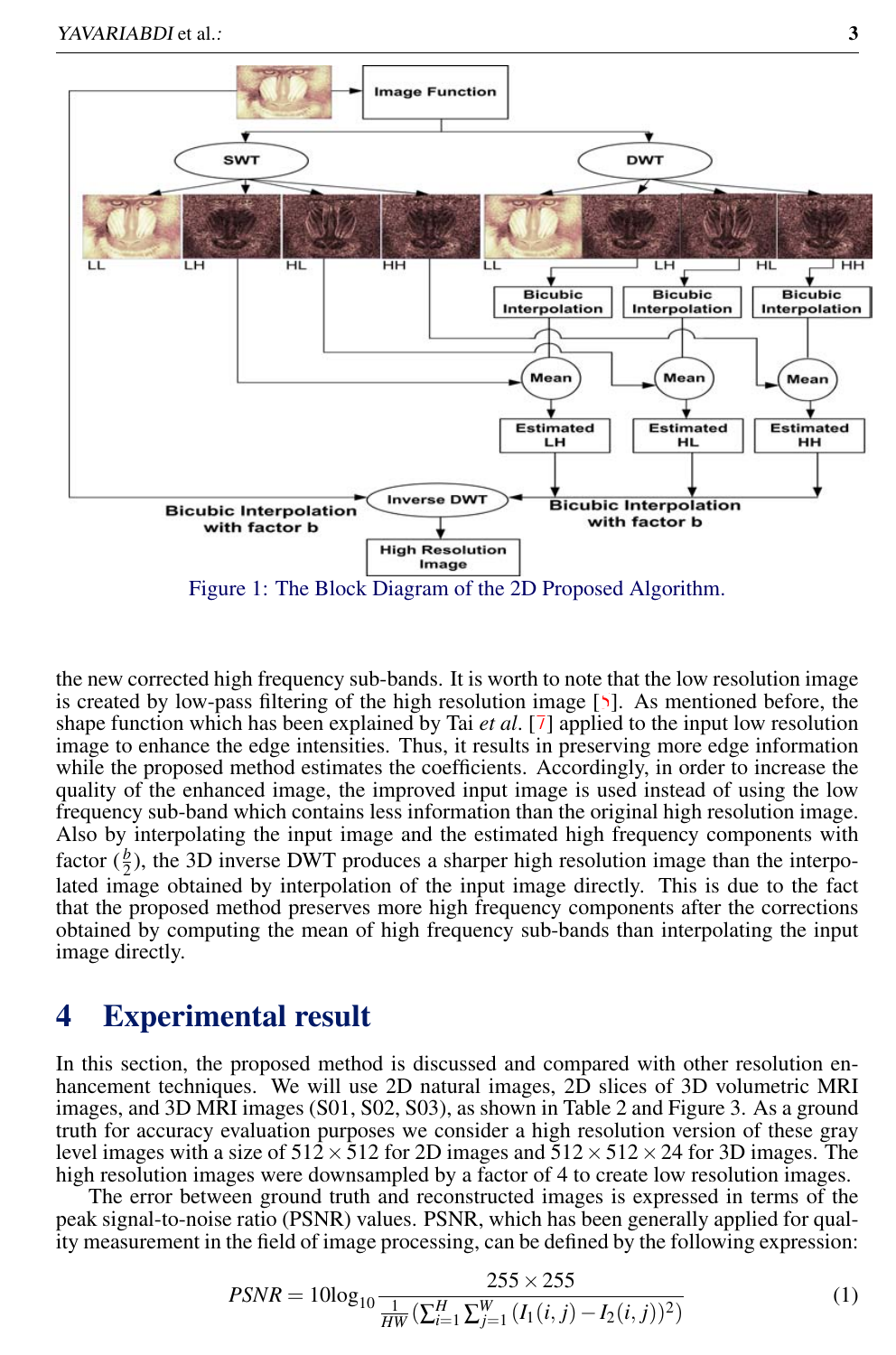where *H* and *W* are respectively the height and the width of the original high resolution image  $I_1$  and enhanced image  $I_2$ .

The PSNR values for 2D images are given in Table 1 for four times enlargement. This table evaluates the accuracy of the proposed method with conventional and state-of-art resolution enhancement techniques. It is clear from Table 1 that the proposed method outperforms the other methods. Figures 2 confirms that the reconstructed images using the proposed technique in (d), comparing to the other methods in (b) and (c), improved the portrayal of salient image feature such as edges and contours.

Table 2 (Left) is a comparison between the 2D version of our method and the state of the art, both applied on a set of 2D MRI slices. The values in each row are obtained as a mean over the PSNR value on each slice. In order to have a comparison with the 3D version of our method, Table 2 (Right) shows the mean PSNR values computed over the 24 slices for each 3D image.

For display purposes, the proposed algorithm was applied to the full 3D MRI image volume (S01) shown in Figure 3 (a) to illustrate the original low resolution image with a size of  $128 \times 128 \times 6$ . Low resolution Slices are shown in Figure 3 (b). In Figure 3 (c) the proposed algorithm was applied to the 3D low resolution image in order to enhance the resolution to a full isotropic  $512 \times 512 \times 24$  image; the resulting 2D slices are shown in Figure 3 (d). The PSNR results in Table 1 and 2 and the simulation results in Figures 2 and 3 show that the proposed method has sharper edge features, more details, and visually it is closer to the original image compared to the conventional and state-of-art image resolution enhancement results.

| Method                                              | Lena  | Baboon | Head  | <b>Brain</b> |
|-----------------------------------------------------|-------|--------|-------|--------------|
| Bi-linear                                           | 22.27 | 20.09  | 25.93 | 23.64        |
| <b>Bicubic</b>                                      | 24.03 | 21.63  | 27.09 | 24.96        |
| WZP (Db. 9/7)                                       | 25.76 | 21.99  | 29.81 | 26.07        |
| discrete and stationary wavelet decomposition $[3]$ | 26.94 | 22.61  | 30.12 | 28.02        |
| DWT based image resolution enhancement [4]          | 29.09 | 22.84  | 31.31 | 28.86        |
| Proposed method                                     | 30.81 | 25.16  | 32.26 | 30.33        |

Table 1: PSNR (dB) Results for  $4\times$  Resolution Enhancement (from  $128\times128$  to  $512\times512$ ).

| Method         | <b>SO1</b> | SO <sub>2</sub> | S <sub>03</sub> | Method         | S01   | S <sub>02</sub> | S <sub>0</sub> 3 |
|----------------|------------|-----------------|-----------------|----------------|-------|-----------------|------------------|
| Bi-linear      | 20.31      | 19.01           | 20.65           | Bi-linear      | 26.82 | 25.45           | 27.12.           |
| <b>Bicubic</b> | 20.36      | 19.06           | 20.74           | <b>Bicubic</b> | 26.89 | 25.55           | 27.24            |
| DSWD[3]        | 22.81      | 21.08           | 23.28           | DSWD[3]        | 28.20 | 27.38           | 29.07            |
| DWT[4]         | 26.83      | 25.25           | 27.23           | DWT[4]         | 33.49 | 32.13           | 34.72            |
| Our method     | 27.46      | 26.51           | 28.60           | Our method     | 34.57 | 33.40           | 35.71            |

Table 2: Average PSNR (dB) for Left: 2D Slices; Right: Overall Slices of 3D Images.

#### 5 Conclusion

A new 3D wavelet domain image resolution enhancement technique has been presented. The proposed technique applies a shape function to the input low resolution image in order to enhance the discontinuities and then uses both DWT and SWT to estimate unknown detail coefficients. It has been tested on 2D images to show its performance against state-of-art methods and on 3D MRI images. Comparisons based on PSNR and visual results demonstrate that the proposed method provides the best result in terms of PSNR.